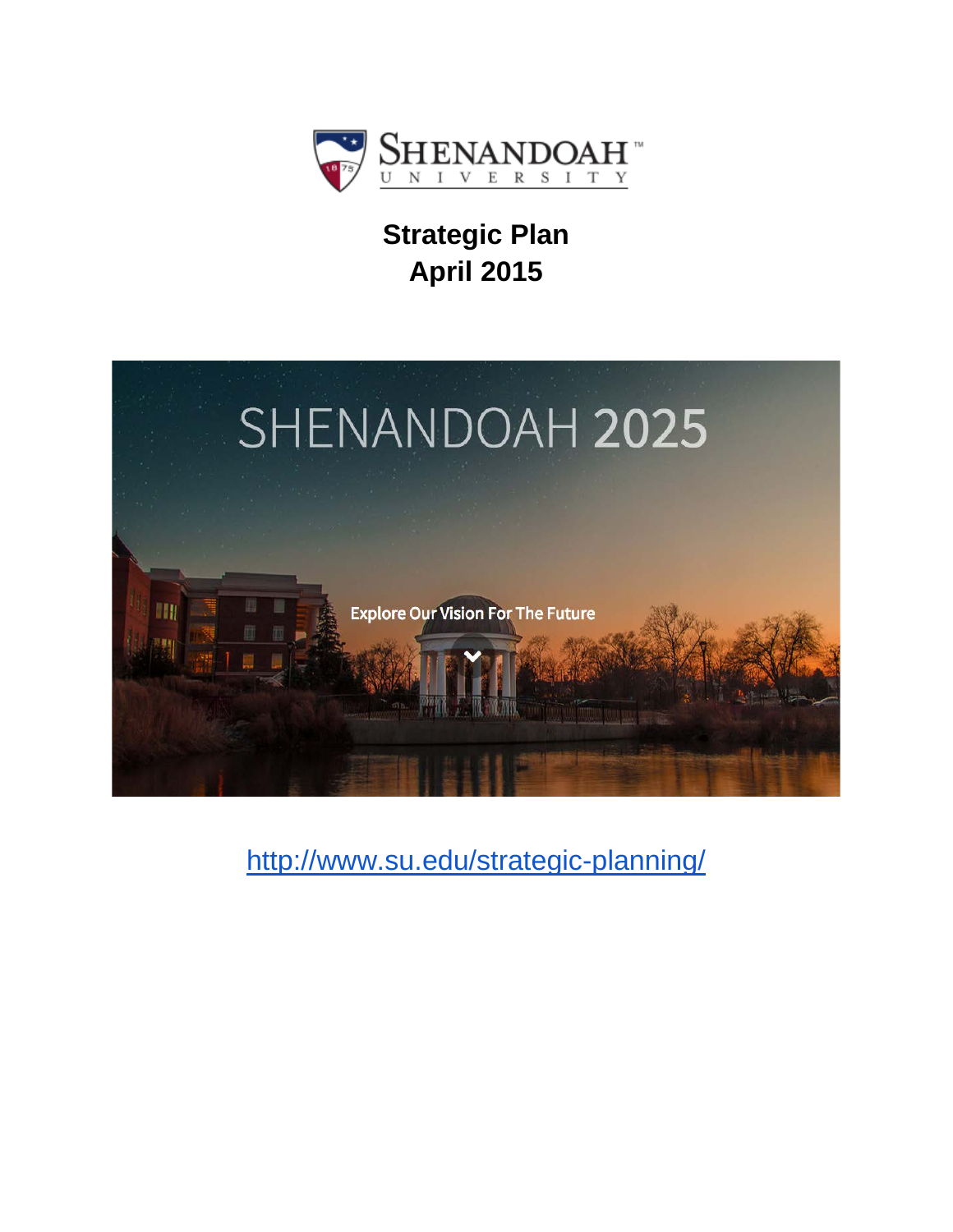#### **Shenandoah University Strategic Plan SHENANDOAH 2025 as affirmed and adopted by the Board of Trustees October 22, 2014**

#### **MISSION STATEMENT**

Shenandoah University educates and inspires individuals to be critical, reflective thinkers; lifelong learners; and ethical, compassionate citizens who are committed to making responsible contributions within a community, a nation and the world.

## **VISION**

#### **Shenandoah University will be nationally recognized for forward-thinking programs that produce competitive and purposeful graduates.**

Shenandoah University will be highly valued for:

- a. particular strength, both academically and institutionally, in the performing arts, healthcare and entrepreneurship
- b. education that prepares students not only for the present but for the future
- c. a commitment to intellectual and creative rigor and liberal arts-infused curricula
- d. a campus culture of compassion, responsibility, advocacy and justice which graduates are inspired to replicate in communities beyond Shenandoah
- e. a sustainable educational and financial model within a changing educational market

## **STRATEGIC PLANNING META THEMES FOR A CHANGING EDUCATIONAL ENVIRONMENT**

The four meta themes of Shenandoah 2025 are:

## **T-1. Inspire Students through Transformative Learning**

*Shenandoah University will focus on rigorous, innovative programs and engaged student learning.*

## **T-2. Prioritize Student Success**

*Complementing transformative learning is Shenandoah University's unwavering commitment to student success. Shenandoah University will dedicate its time, ideas and resources to provide the highest level of quality in career and graduate school preparation, life preparation, and degree completion.*

## **T-3. Build/Create a World Class Learning Environment**

*With the master plan as a guide, Shenandoah University will aggressively seek to provide facilities and infrastructure that inspire transformative learning and student success. Shenandoah University is committed to building and renovating environmentally friendly multi-use spaces to serve its students and community.*

## **T.4 Achieve an Adaptive and Sustainable Financial and Educational Model**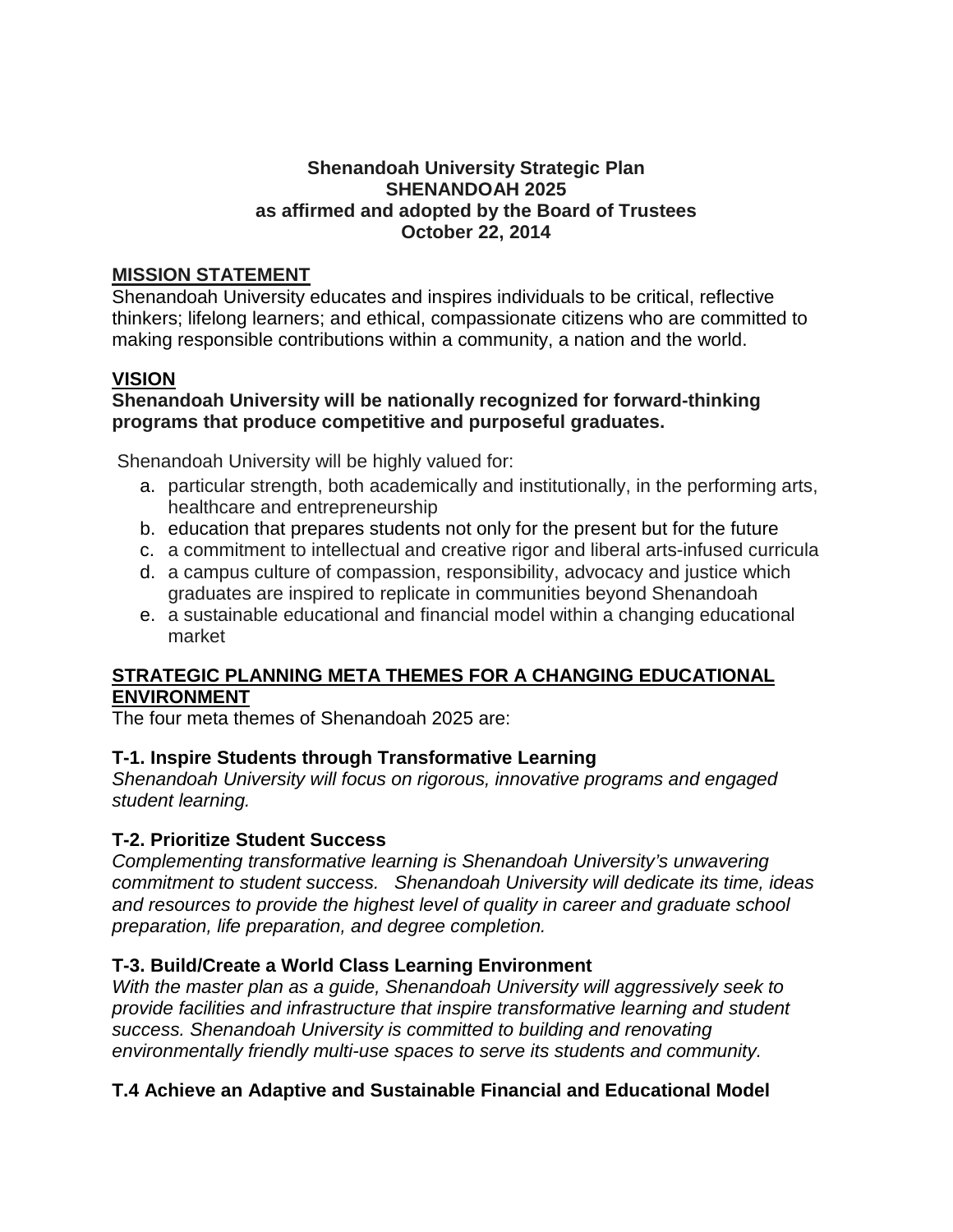*Shenandoah University will improve the value equation to the student while increasing the University's financial viability in a changing educational market*

# **T-1. Inspire Students Through Transformative Learning**

Shenandoah University supports rigorous, innovative programs and engaged student learning.

- a. Develop a vibrant environment that fuses liberal and professional learning to produce a world-class education that is broad, inspiring, and relevant.
	- 1. Articulate and operationalize clear and compelling goals for general education
	- 2. Use high-impact practices to embed liberal learning in professional and pre-professional curricula
	- 3. Engage students in learning and service activities in partnership with communities and organizations external to the university
	- 4. Demonstrate practical applications and career opportunities for all degrees
	- 5. Invest in the College of Arts & Sciences as an academic foundation of the university
	- 6. Further develop the advising system to foster collaborative relationships that support students in setting and achieving educational and career goals
- b. Build on existing strengths to create new interdisciplinary and interprofessional programs that will graduate students who are competitive, forward-thinking and prepared to meet societal needs.
	- 1. Increase avenues for faculty interactions between programs and schools
	- 2. Allocate administrative support to identifying and shepherding such programs
	- 3. Create IPE opportunities at the undergraduate level and intertwine IPE throughout graduate HP, nursing and pharmacy curricula
	- 4. Launch new programs that align with mission, build on strengths, are resource positive or neutral, and meet societal needs
- c. Employ creative delivery models and emerging technologies to improve academic quality, access and affordability.
	- 1. Support development of online and hybrid courses and programs
	- 2. Continue to use emerging technologies to support programs at multiple locations
	- 3. Collaborate with other institutions to expand offerings, such as the VFIC l language consortium
- d. Build and support a faculty and staff that educate and inspire students through innovative, rigorous, student-centered teaching and advising.
	- 1. Strengthen faculty development for teaching in disciplinary and general education courses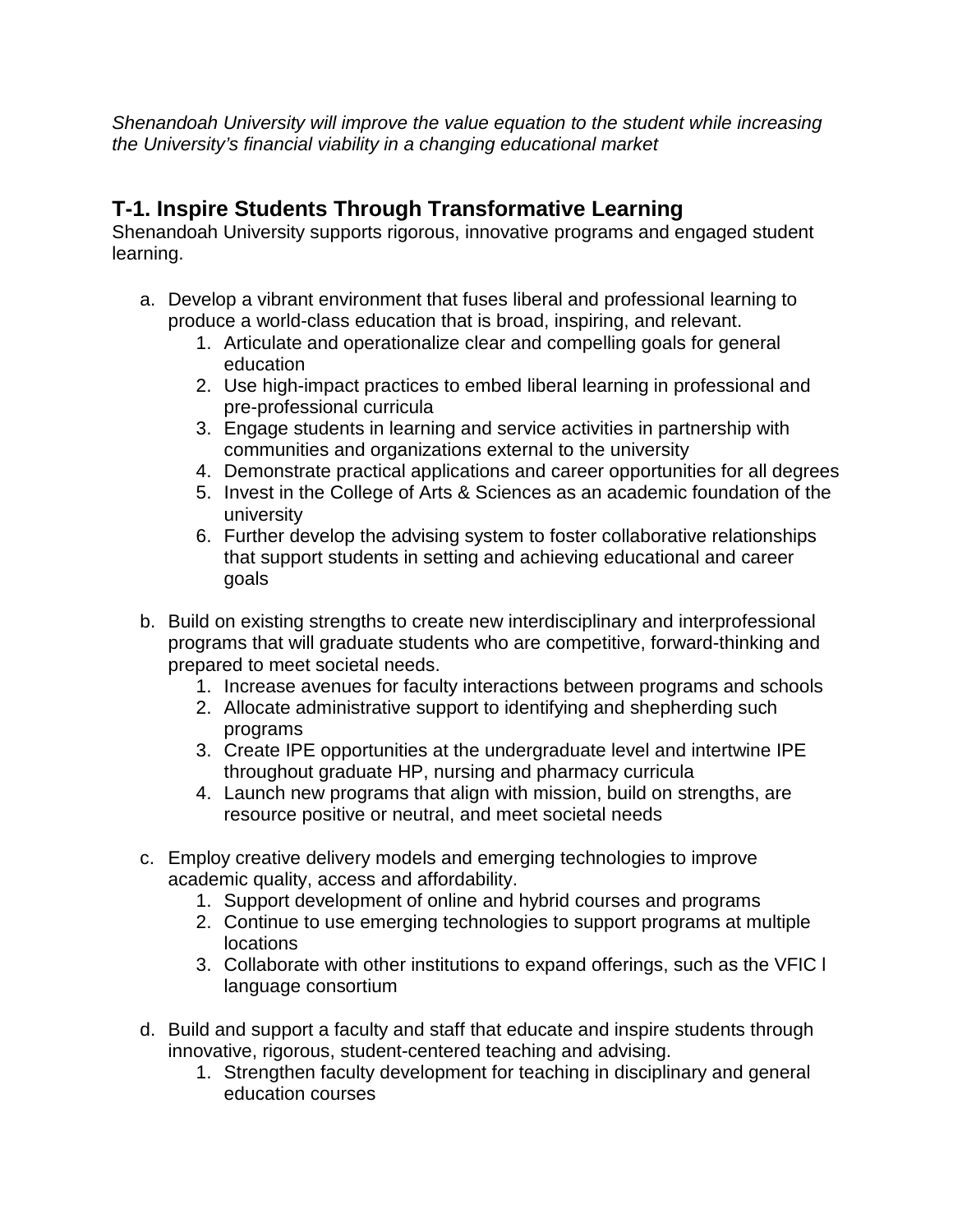- 2. Strengthen support for faculty scholarship
- 3. Improve faculty salaries in areas where they are below national medians for similar institutions
- e. Engage our students through experiences inside and outside the classroom that bring theory to practice, develop intellectual capacity and higher-order thinking, and engender transformative learning in career and life skills, self-awareness, emotional intelligence, and cultural competency.
	- 1. Develop general education to broadly incorporate experiences outside the classroom
	- 2. Strengthen connections between Academic Affairs, Student Life, and Enrollment Management to support synergistic and mutually supportive programs
	- 3. Expand international experiences with specific goal of increasing the number of students studying abroad
	- 4. Expand opportunities and recognition for student research
	- 5. Connect with expanded Career Center to integrate career skills into academic programs as appropriate
- f. Position ourselves to maximize student learning with leading-edge assessment.
	- 1. Create institutional structure to facilitate and integrate the planning and assessment process
	- 2. Improve monitoring of student retention
	- 3. Create dashboard for senior administrators and trustees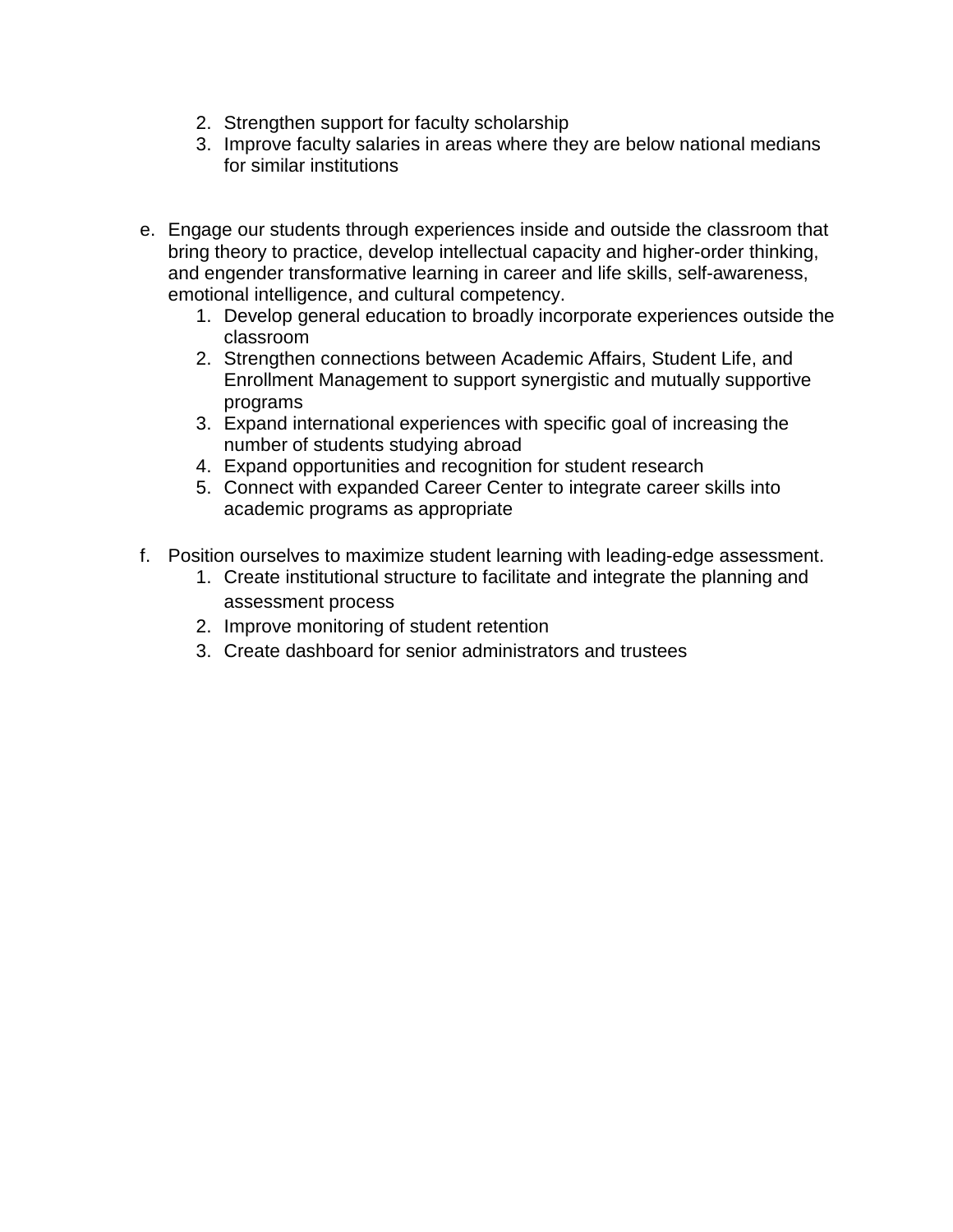# **T-2. Prioritize Student Success**

*Complementing transformative learning is Shenandoah University's unwavering commitment to student success. Shenandoah University will dedicate its time, ideas and resources to provide the highest level of quality in career and graduate school preparation, life preparation, and degree completion.*

- a. Identify barriers to students' progression and develop university-wide systems that result in retention and graduation rates that are in the top one-third of our institutional type.
	- 1. Create innovative, flexible, and/or condensed pathways to and throughout a Shenandoah education
	- 2. Develop and deliver clear, consistent recruitment messaging about SU that allows recruited students to make good choices & that prepares students to embrace the unique Shenandoah University environment
	- 3. Use historic data to identify characteristics of successful SU graduates
	- 4. Use this profile to help shape admissions strategies that set students up for success
- b. Develop a comprehensive Career Center to increase the breadth and scope of career development services and tools used by students and alumni in all of Shenandoah University's programs of study.
	- 1. Create a Student Success Center to facilitate accessibility to multiple collegiate support services for students and alumni similar to those of our aspirant institutions
	- 2. Implement protocol that involves Career Services working with academic departments to ensure that students maximize the career value from practicum/internship/clinical experiences that are imbedded in the curriculum.
- c. Actively promote and prepare students to apply for graduate school, residencies, national-level scholarships and post-graduate service opportunities.
- d. Identify At-Risk populations and individual students of concern at Shenandoah University and develop interventions that improve their chances of success.
	- 1. Develop comprehensive university-wide practices for responding to individual students of concern
	- 2. Provide more aggressive presence of support services for cohort-based students, specifically for counseling & learning resources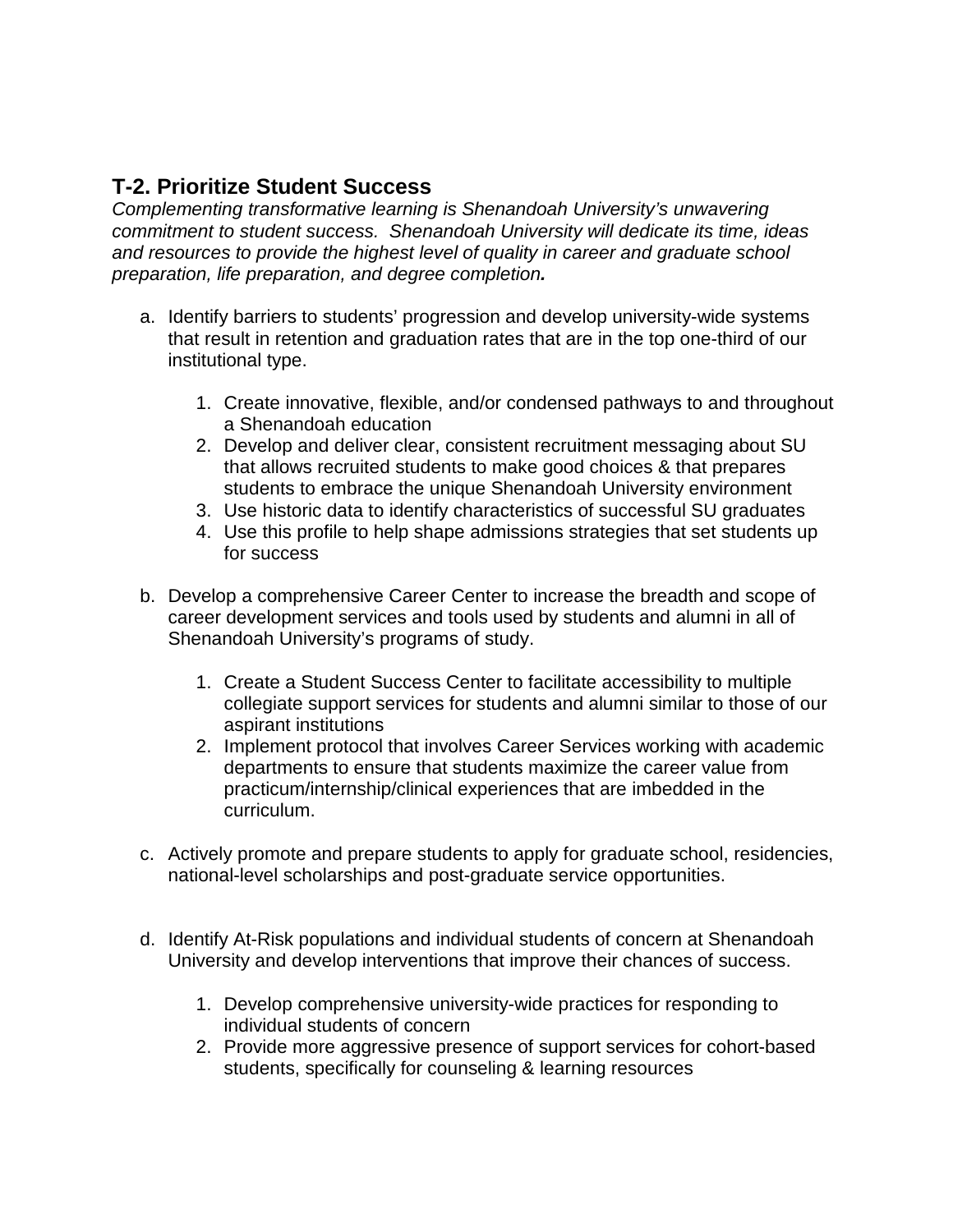- 3. Expand coaching program to work with targeted high-risk populations as identified in recent research. Implement use of peer coaching program(s), as appropriate
- e. Develop university-wide practices for identifying, recognizing and celebrating students' achievements in academic, out-of-class, and career-related pursuits.
	- 1. Develop an interdepartmental, systematic approach to gathering, packaging and publishing 'student stories' through a variety of electronic & print media
	- 2. Increase use of alumni' career success stories to assist with recruitment as well as retention initiatives
	- 3. Enhance visibility of high-achieving students through advising, increased programming, and involvement of honor societies such as ALD, ODK and support for discipline-related honors organizations
	- 4. Aggressively employ a variety of methods to increase community awareness of student and alumni achievements
	- 5. Establish a winning tradition in the ODAC, including competitive play at the tournament level along with high academic standards for Hornet athletics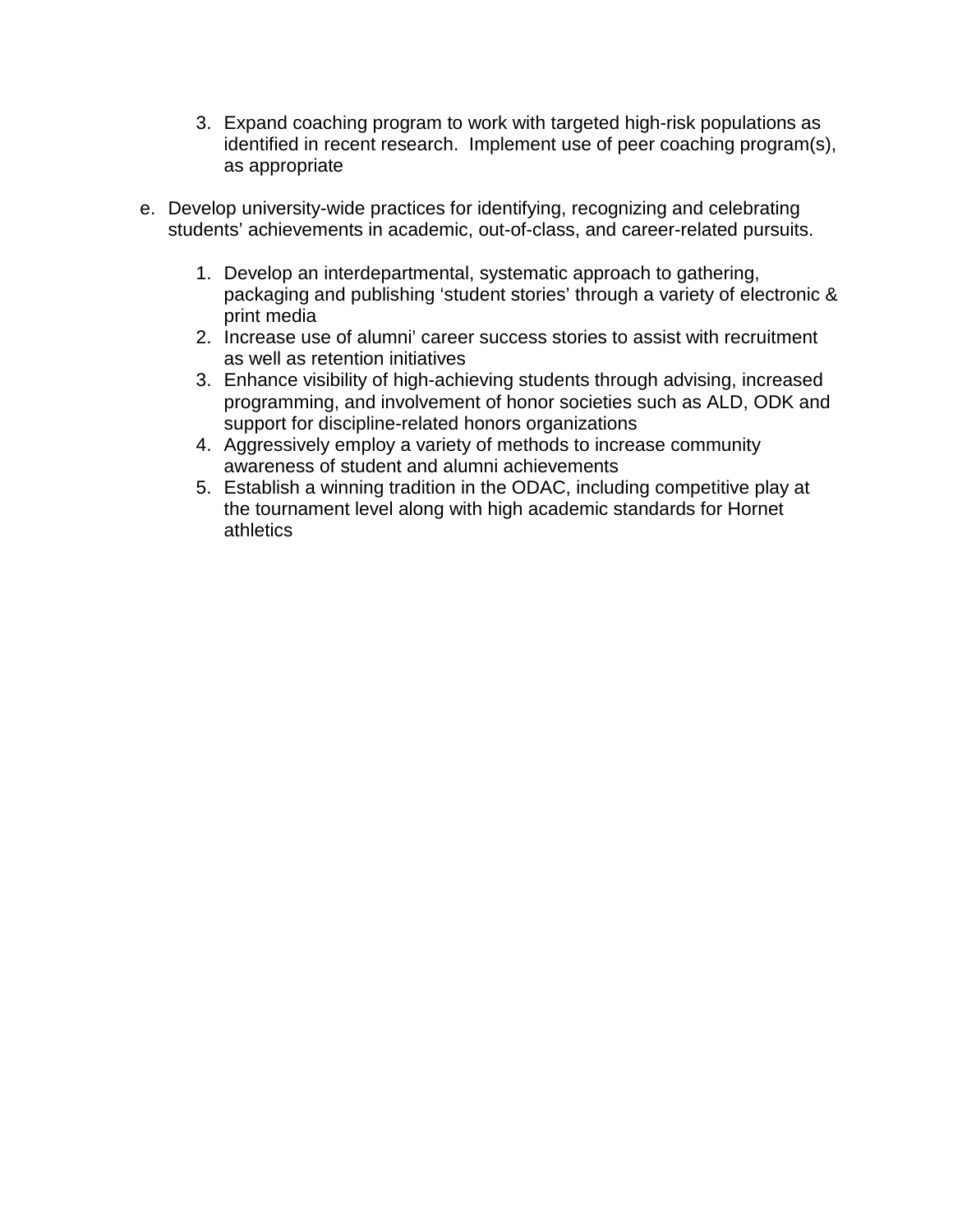# **T-3. Build/Create a World Class Learning Environment**

*Shenandoah university will aggressively seek to provide facilities, infrastructure and a supportive culture to facilitate and inspire transformative learning and student success.* 

- a. Deepen and expand Shenandoah's commitment to inclusion and diversity.
	- 1. Ensure that policies and structure promote and enhance diversity
	- 2. Identify, recruit and interview individuals from diverse backgrounds for open administrative, staff and faculty positions
	- 3. Engage in regular review of diversity, inclusion and equity
	- 4. Establish initiatives for achieving an inclusive and diverse student body and culture
	- 5. Increase university-wide cultural awareness and competency, and develop steps for ensuring cultural sensitivity in the implementation of our work

b. Strategically add and renovate facilities, infrastructure and outdoor spaces that inspire transformative learning and give Shenandoah a competitive advantage.

1. Prioritize new building projects and building renovations to include:

#### First Priority

- 1. Athletics and Events Center
- 2. Perimeter Project
- 3. Residence Halls
- 4. Health Professions Building
- 5. Parking Garage

#### Second Priority

- 6. Concert Hall
- 7. Baseball/Softball Complex
- 8. Dance Facility
- 9. Expanded Health Professions and Medical Education
- 10.On-campus Childcare Center

#### Necessary Major Renovations

- 11.Dining Hall
- 12.Henkel Hall
- 13.Shingleton Hall
- 14.HLSB Buildout
- 15.HHH Buildout
- 16.Cool Spring Buildout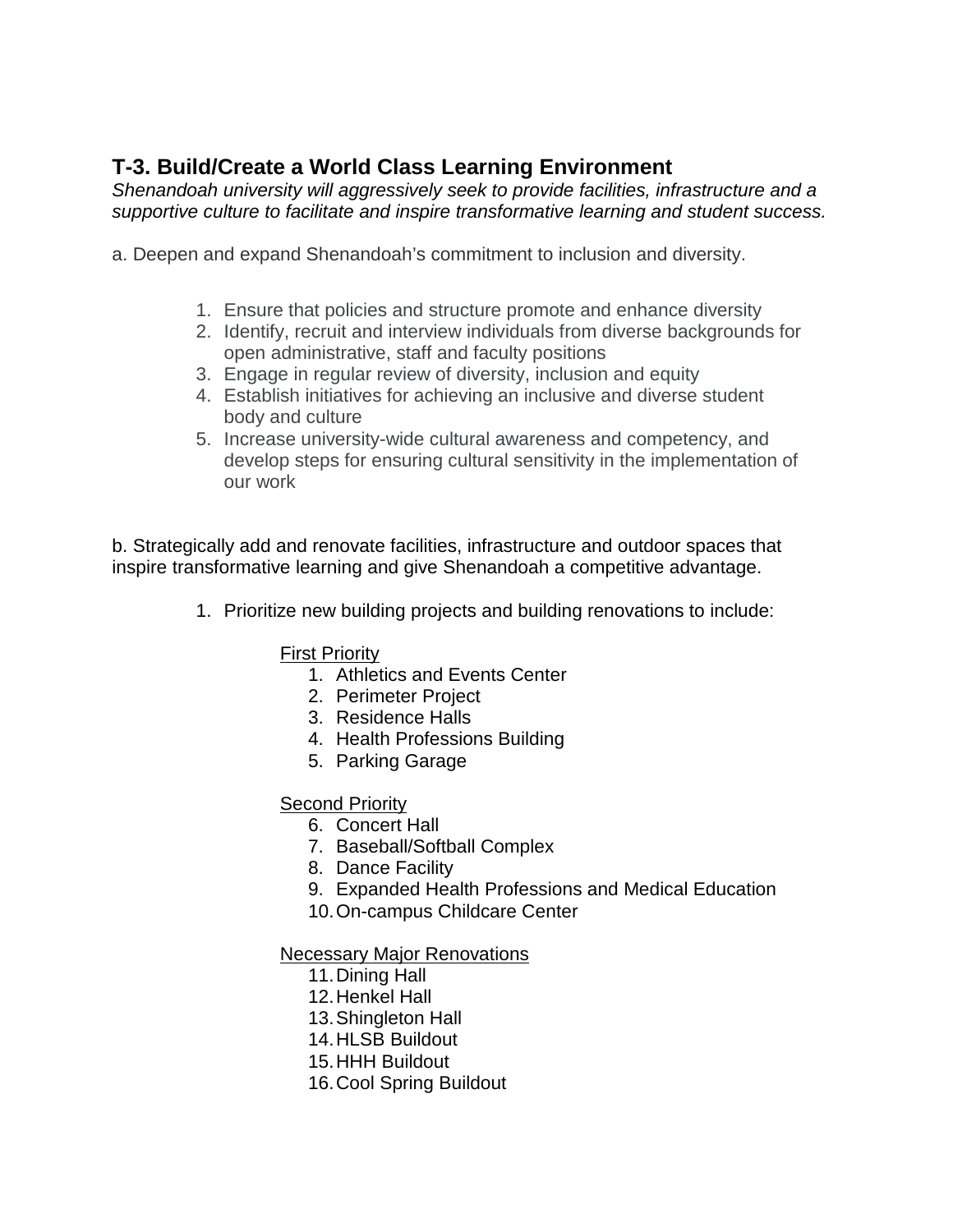- 2. Update University Master Plan and University Landscaping Plan
- 3. Acquire strategic properties
- 4. More effectively connect all SU campuses with the main campus

c. Make available technologies and data that will be most beneficial for Shenandoah in providing transformative learning and ensuring student success. (acquiring, supporting and training)

d. Ensure a campus culture, protected by university-wide policies and practices, that is intentionally designed to support a "culture of caring" and safety for students, faculty and staff.

- 1. Conduct a biennial review and update of the human resources policies, salaries,and benefits to make SU competitive and attractive
- 2. Establish faculty and staff salary benchmarks and goals
- 3. Encourage mentorships that foster career development and exploration of new opportunities